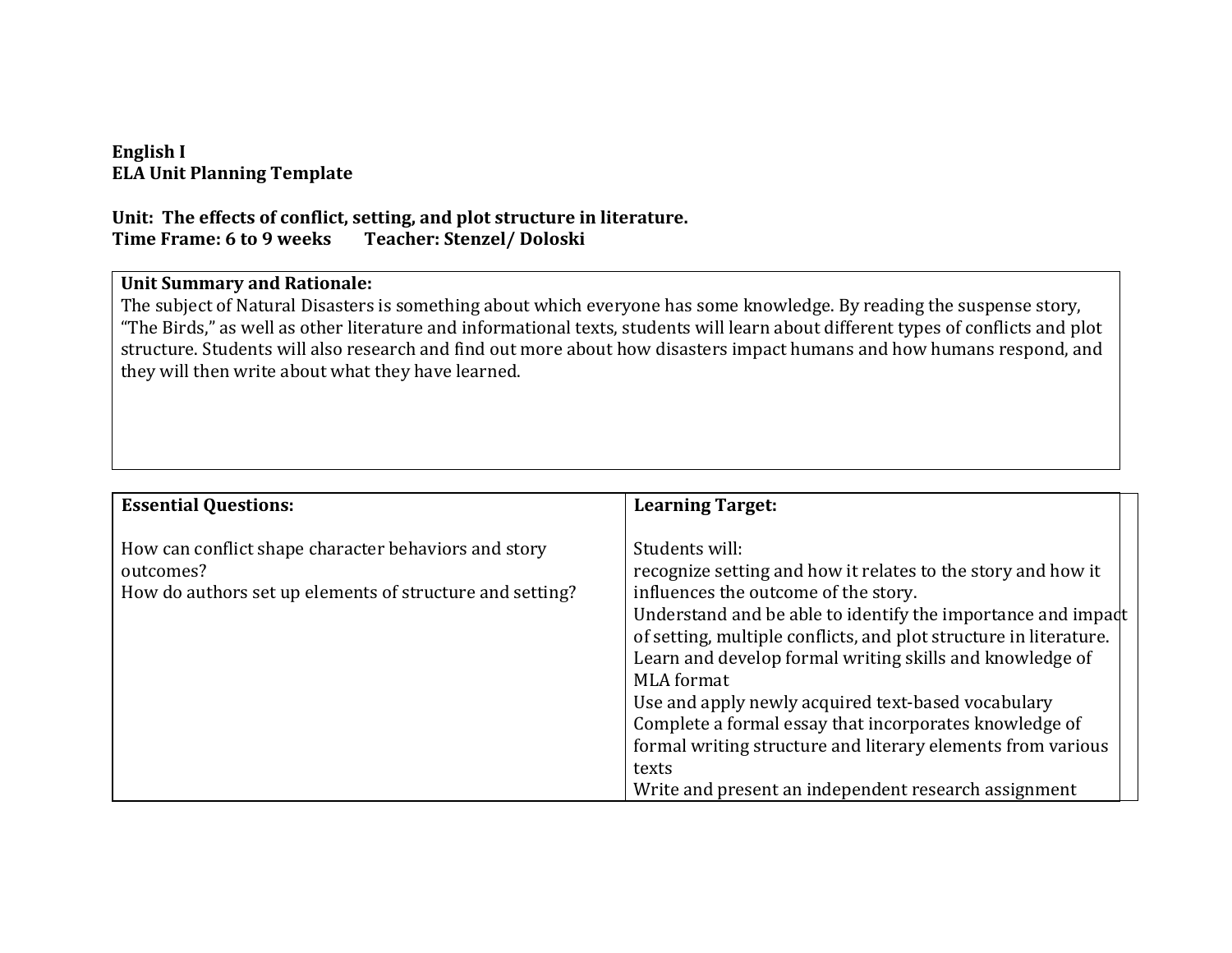|                                                                                                                               | Use different multimedia to gather information and different<br>perspectives |  |
|-------------------------------------------------------------------------------------------------------------------------------|------------------------------------------------------------------------------|--|
| Unit Connection College and Career Ready Descriptions: Select at least one of the following lenses to act as the overlay      |                                                                              |  |
|                                                                                                                               |                                                                              |  |
| for the unit. These are the descriptors that must be included to ensure the unit is fully aligned to the CCLS and relevant to |                                                                              |  |
| the college and career ready student.                                                                                         |                                                                              |  |
| • Students will demonstrate independence.                                                                                     |                                                                              |  |
| • Students will value evidence.                                                                                               |                                                                              |  |
| • Students will build strong content knowledge.                                                                               |                                                                              |  |
| • Students will respond to the varying demands of audience, task, and discipline.                                             |                                                                              |  |
| • Students will critique as well as comprehend.                                                                               |                                                                              |  |
| • Students will use technology and digital media strategically and capably.                                                   |                                                                              |  |
| • Students will develop an understanding of other perspectives and cultures.                                                  |                                                                              |  |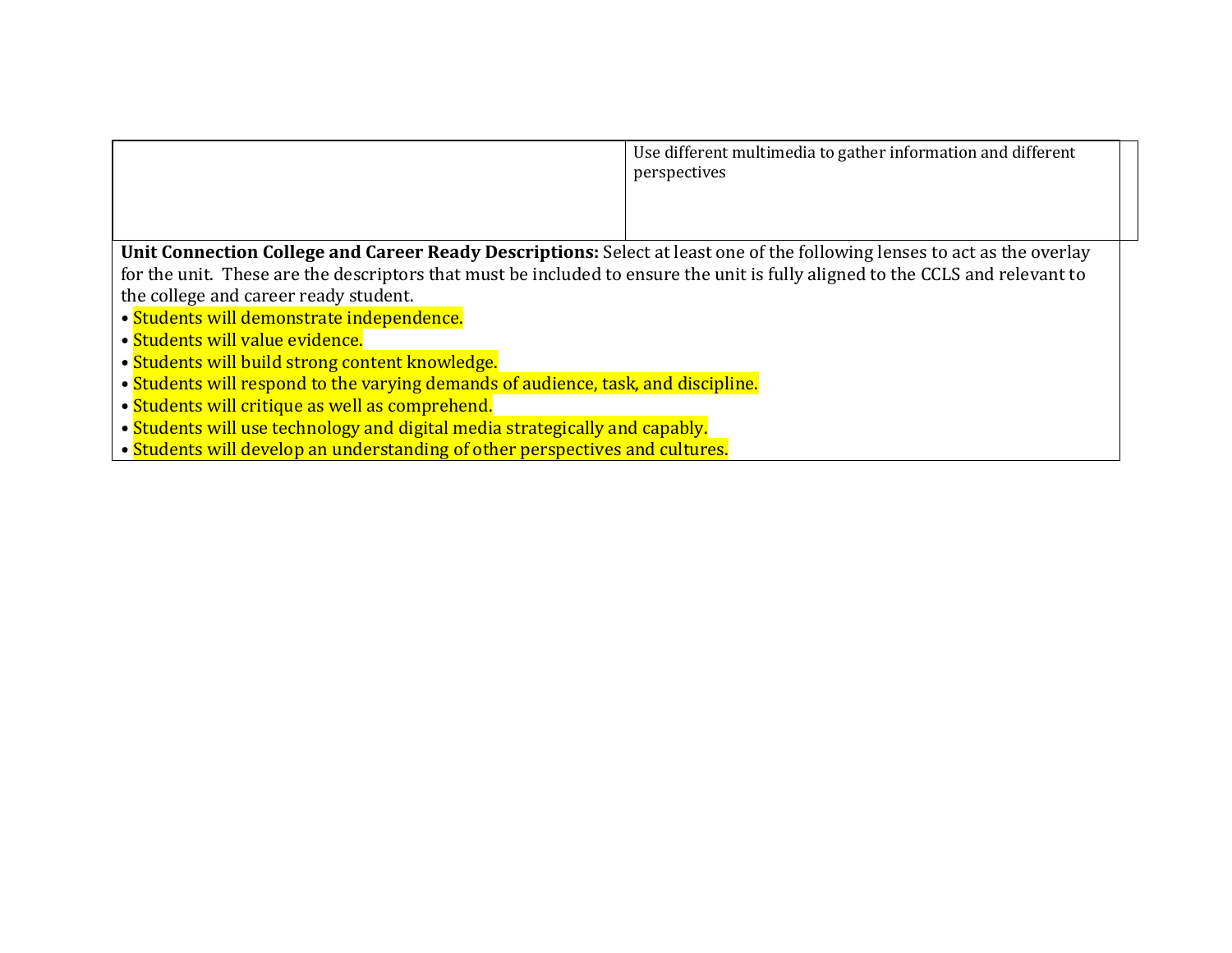| <b>Reading</b> | <b>Writing</b> | <b>Speaking and Listening</b> | Language   |
|----------------|----------------|-------------------------------|------------|
|                |                |                               |            |
| RL 9-10.1      | W 9-10.2       | SL 9-10.1                     | $L$ 9-10.1 |
| RL 9-10.2      | W 9-10.2a      | SL 9-10.1a                    | $L$ 9-10.2 |
| RL 9-10.3      | W 9-10.2b      | SL 9-10.c                     | $L9-10.2c$ |
| RL 9-10.7      | W 9-10.2c      | SL 9-10.2                     | $L$ 9-10.4 |
|                | W 9-10.2d      | SL 9-10.4                     | L 9-10.4a  |
| RI 9-10.1      | W 9-10.2e      |                               | $L9-10.4c$ |
| RI 9-10.4      | W 9-10.2f      |                               | $L$ 9-10.6 |
|                | W 9-10.4       |                               |            |
|                | W 9-10.6       |                               |            |
|                | W 9-10.8       |                               |            |
|                |                |                               |            |
|                |                |                               |            |
|                |                |                               |            |
|                |                |                               |            |
|                |                |                               |            |

#### **Unit Standards:**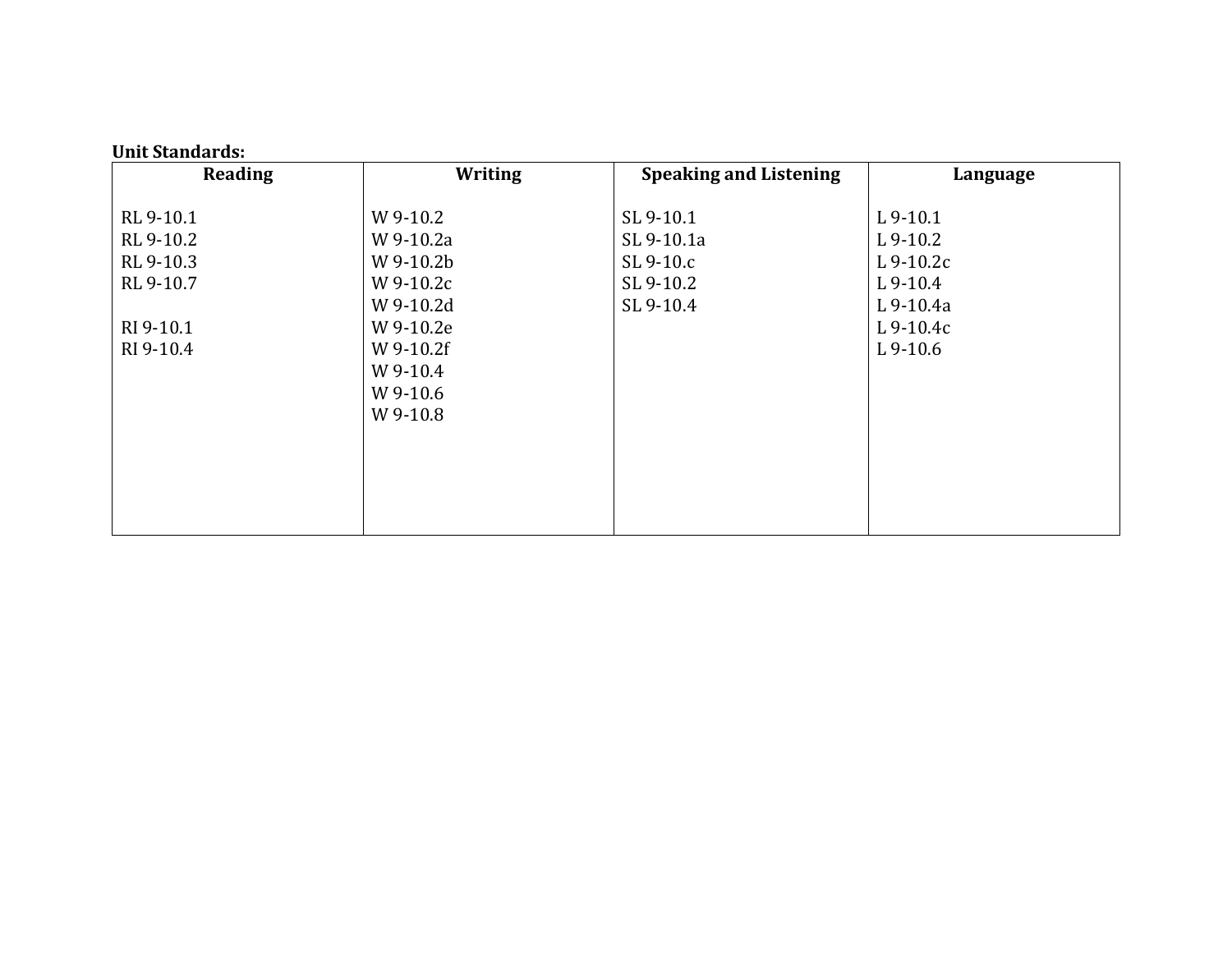# **Assessments**

| <b>Formative Assessments</b>                            | <b>Summative Assessments</b>                                   |
|---------------------------------------------------------|----------------------------------------------------------------|
| Daily Assignments/Follow up text based questions on     | <b>Essay Question</b>                                          |
| assigned reading.                                       | Explain how the setting influences the plot and outcome of     |
| Teacher and student lead text based discussions.        | the story, "The Birds"                                         |
| Various writing tasks                                   |                                                                |
| Monitor and evaluate student participation in group and | Find a conflict in the story and explain how it influenced the |
| classroom discussions.                                  | outcome of the story.                                          |
| Exit slips                                              |                                                                |
| Class work and homework                                 | End of the Unit multiple choice/short answer tests             |

# **Learning Tasks: Teachers list the various tasks students will engage in throughout the unit:**

| <b>Reading Tasks</b>           | <b>Writing Tasks</b>           | <b>Discussion Tasks</b>      | Language/Vocabulary          |
|--------------------------------|--------------------------------|------------------------------|------------------------------|
|                                |                                |                              | <b>Tasks</b>                 |
| In class and outside           | MLA writing and follow         | Small group and whole class  | Student generated text based |
| individual reading from the    | formal writing conventions.    | discussion on the Literary   | vocabulary terms in addition |
| story.                         |                                | Elements, Conflicts and Plot | to assigned vocabulary words |
|                                | Written summary on             | Development                  | from text.                   |
| <b>Excerpts from shorter</b>   | individual researched article. |                              |                              |
| literary text selections and   |                                | Discussion of formal writing | Various assignments to       |
| informational text selections. | <b>Blogging</b>                | and MLA format.              | develop vocabulary           |
|                                |                                |                              | understanding.               |
| Analyze different conflicts    | Daily written responses        | Students work in pairs to    |                              |
| within text                    | based on group and             | locate and gather            | Formal structure and writing |
| -focus on person vs. nature    | individual literary and        | information about natural    | format                       |
|                                | informational reading tasks.   | disasters                    |                              |
|                                |                                |                              |                              |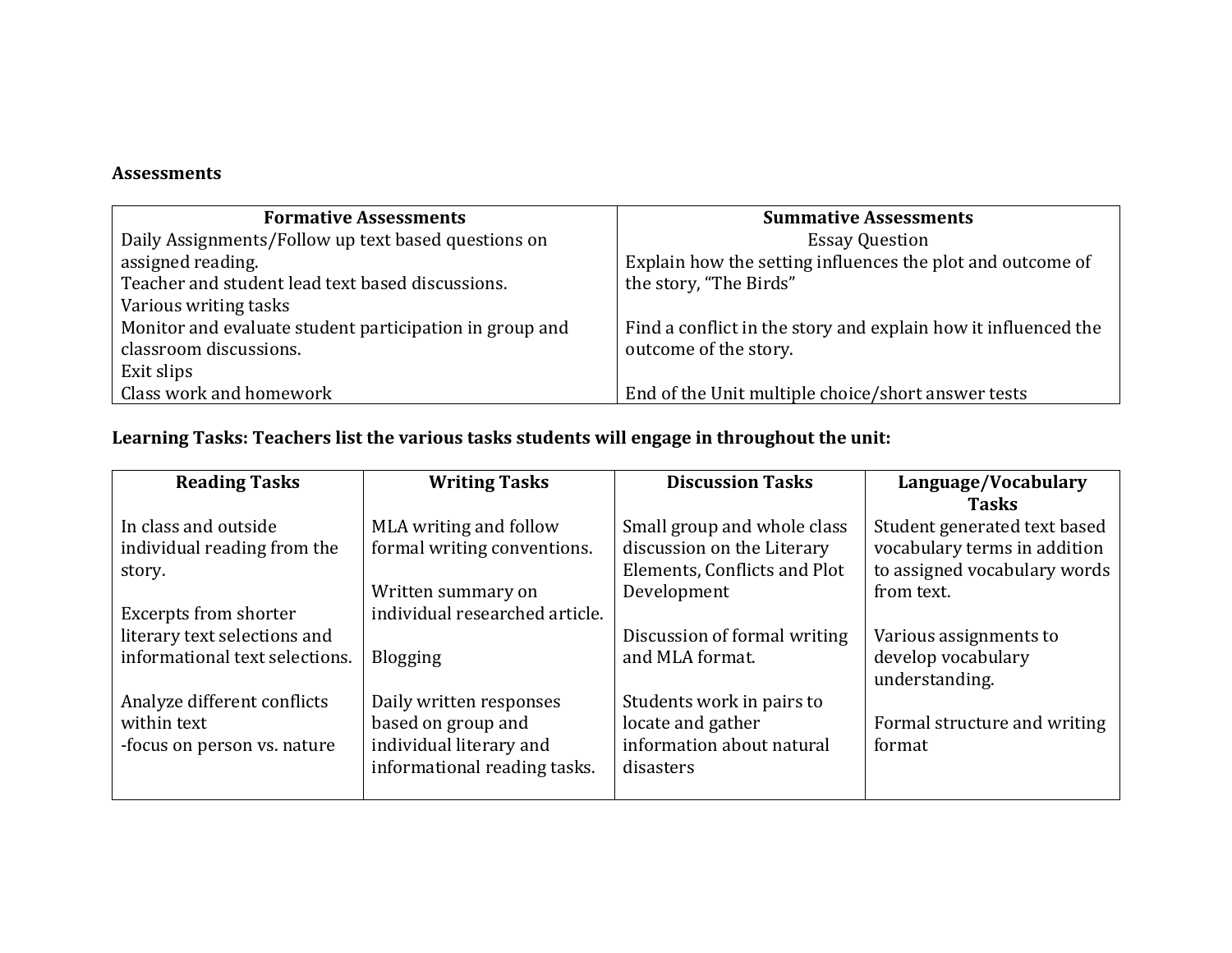| Respond to text dependent | Summative final essay. |  |  |
|---------------------------|------------------------|--|--|
| questions.                |                        |  |  |
| Graphic Organizer to      |                        |  |  |
| examine cause and effect  |                        |  |  |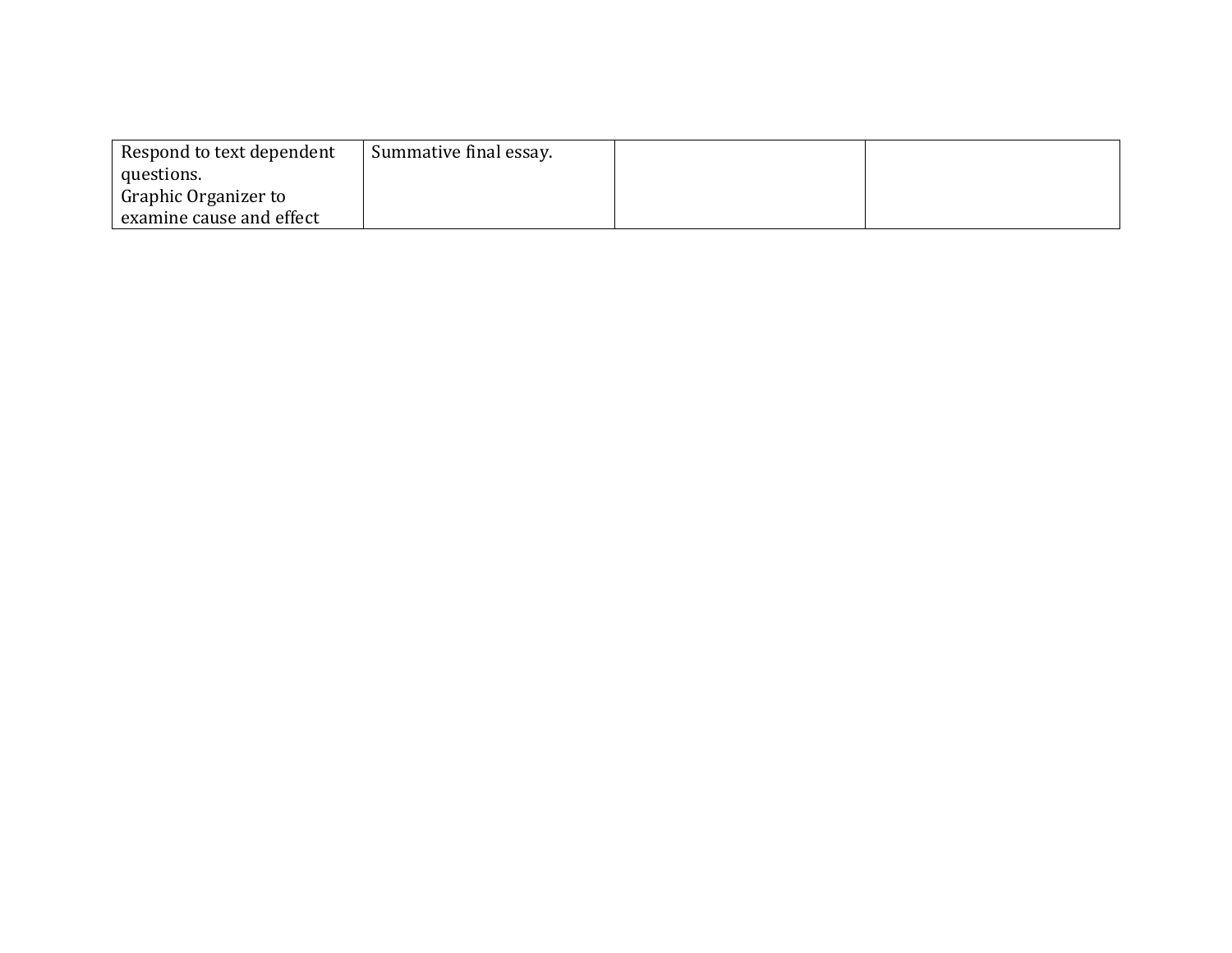#### **Texts:**

# **Extended Text:**

Elements of Literature *"The Birds"* by Daphne Du Maurier

#### **Shorter Text(s) Selections**

*Elements of Language*  "Most Dangerous Game" by Richard Connell *Old Man and the Sea* by Ernest Hemingway

# **Short informational Text(s)**

Student researched informational "Natural Disaster" articles www.chicagocbslocal.com *"Flooding Displaces 100s of Marseilles Residents"* New York Times May 5th 1983 *" Birds invade home in California"* (Close Reading)

# **Uploaded Files**

Movie clip " The Birds" by Alfred Hitchcock Movie clip "Most Dangerous Game" Black and White version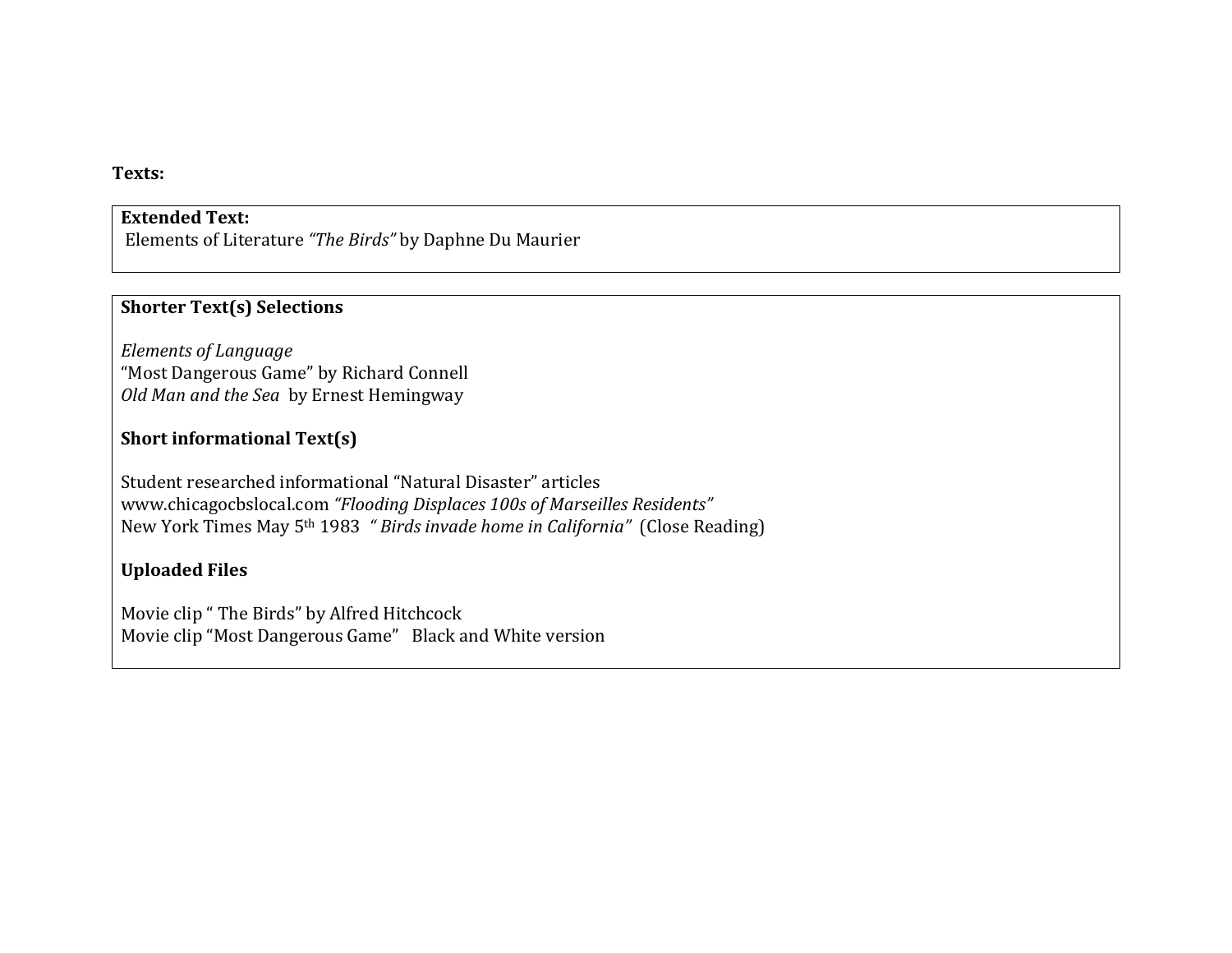# **Vocabulary:**

| Tier III:                                                  |
|------------------------------------------------------------|
|                                                            |
| Conflict: Internal vs. External                            |
| Plot                                                       |
| Setting                                                    |
| Literary Terms: Exposition, Narrative Hook, Rising Action, |
| Climax, Falling Action and Resolution                      |
| Suspense                                                   |
| Foreshadowing                                              |
| Irony                                                      |
|                                                            |
|                                                            |
|                                                            |
|                                                            |

#### **Notes:**

This unit will change and develop as it is implemented based on student development through trial and error. Articles that supplement this unit will change as new related informational text is found or becomes relevant.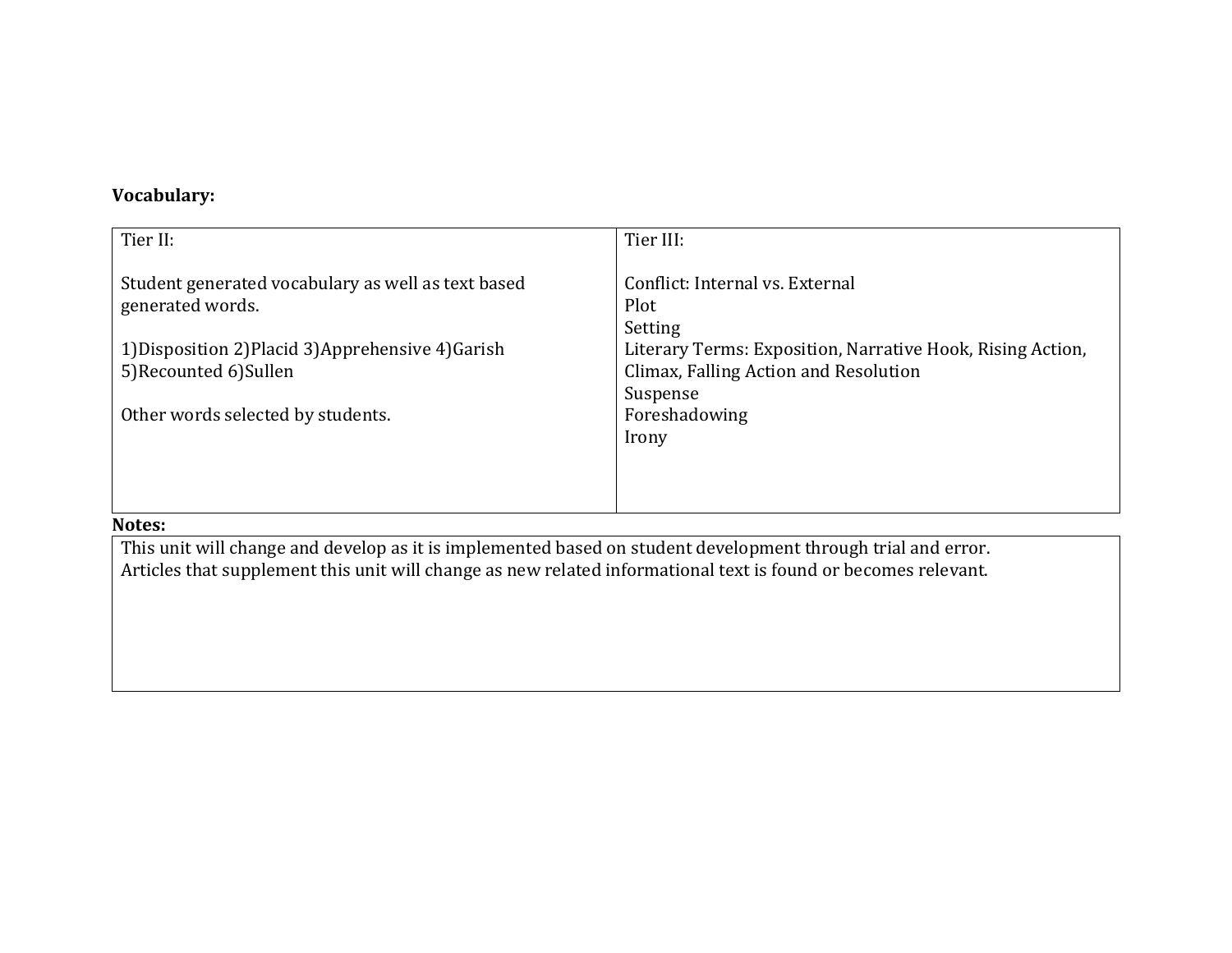**English I ELA Unit Planning Template (Eng 1)**

**Unit: \_\_The use of literary devices such as point of view, irony and tone to enhance understanding and appreciation of literature literature literature** *literature literature* **<b>***lime Frame: 7-9 weeks* 

**\_\_Teacher:\_\_\_Stenzel/Doloski\_\_\_\_\_\_\_\_\_\_\_\_\_\_\_\_\_\_\_\_\_\_**

**Unit Summary and Rationale:** Edgar Allan Poe was one of the most influential of the 19th century American authors who helped make this genre popular. By focusing upon his story, as well as examining his personal life and struggles, students will learn more about how this author helped shape literature. Also, students will be able to determine a direct connection between the life of an author and how that influences his writing. Students will, through this and literary pieces, learn more about literary elements and how they influence stories, including: point of view, irony, and tone.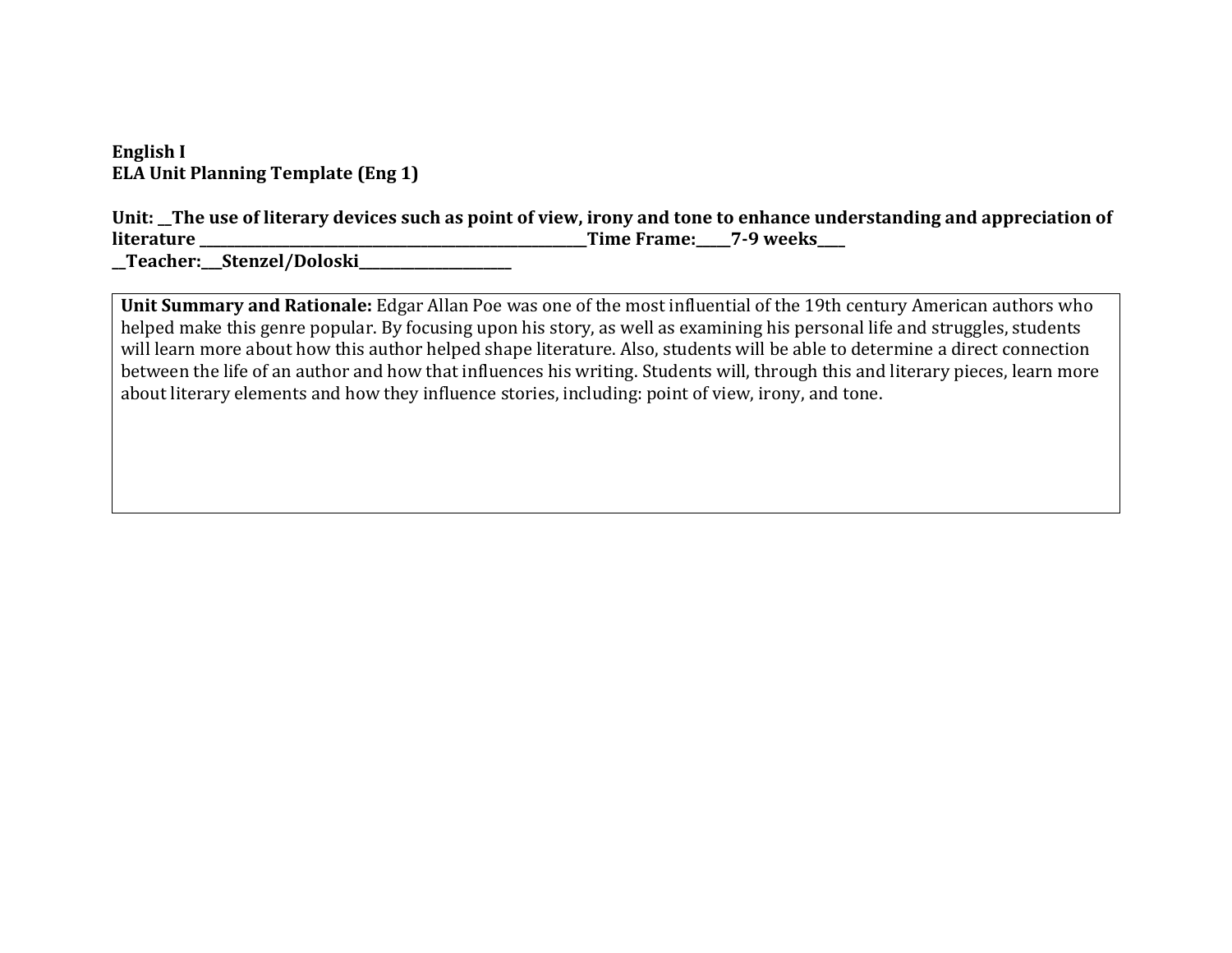| <b>Essential Questions:</b>                                                                                                                                                                                                                                                                                                                                                                                                          | <b>Learning Target:</b>                                                                                                                                                                                                                                                                                                                                                                                                                                                                                                                                                                                                                                                                                            |
|--------------------------------------------------------------------------------------------------------------------------------------------------------------------------------------------------------------------------------------------------------------------------------------------------------------------------------------------------------------------------------------------------------------------------------------|--------------------------------------------------------------------------------------------------------------------------------------------------------------------------------------------------------------------------------------------------------------------------------------------------------------------------------------------------------------------------------------------------------------------------------------------------------------------------------------------------------------------------------------------------------------------------------------------------------------------------------------------------------------------------------------------------------------------|
| How can the experiences of an author influence<br>his/her writing style?<br>How can the use of different literary devices enhance<br>the understanding and appreciation of literature?                                                                                                                                                                                                                                               | Students will:<br>Read various examples of literature related to the<br>theme of suspense<br>Examine different points of view and how they<br>influence and affect the storyline<br>Write and build upon knowledge of formal writing and<br><b>MLA</b> format<br>Examine and research the author's life through<br>internet and video sources for further understanding<br>of how life events influenced his writing<br>Learn about and recognize irony (3 different types)<br>and how they are used in various literature<br>Understand Tone and how it affects the presentation of<br>literature<br>Discuss and recognize 3 different types of point of view<br>and how that impacts reliability of what is read |
| Unit Connection College and Career Ready Descriptions: Select at least one of the following lenses to act as the overlay<br>for the unit. These are the descriptors that must be included to ensure the unit is fully aligned to the CCLS and relevant to<br>the college and career ready student.<br>•Students will demonstrate independence.<br>• Students will value evidence.<br>• Students will build strong content knowledge. |                                                                                                                                                                                                                                                                                                                                                                                                                                                                                                                                                                                                                                                                                                                    |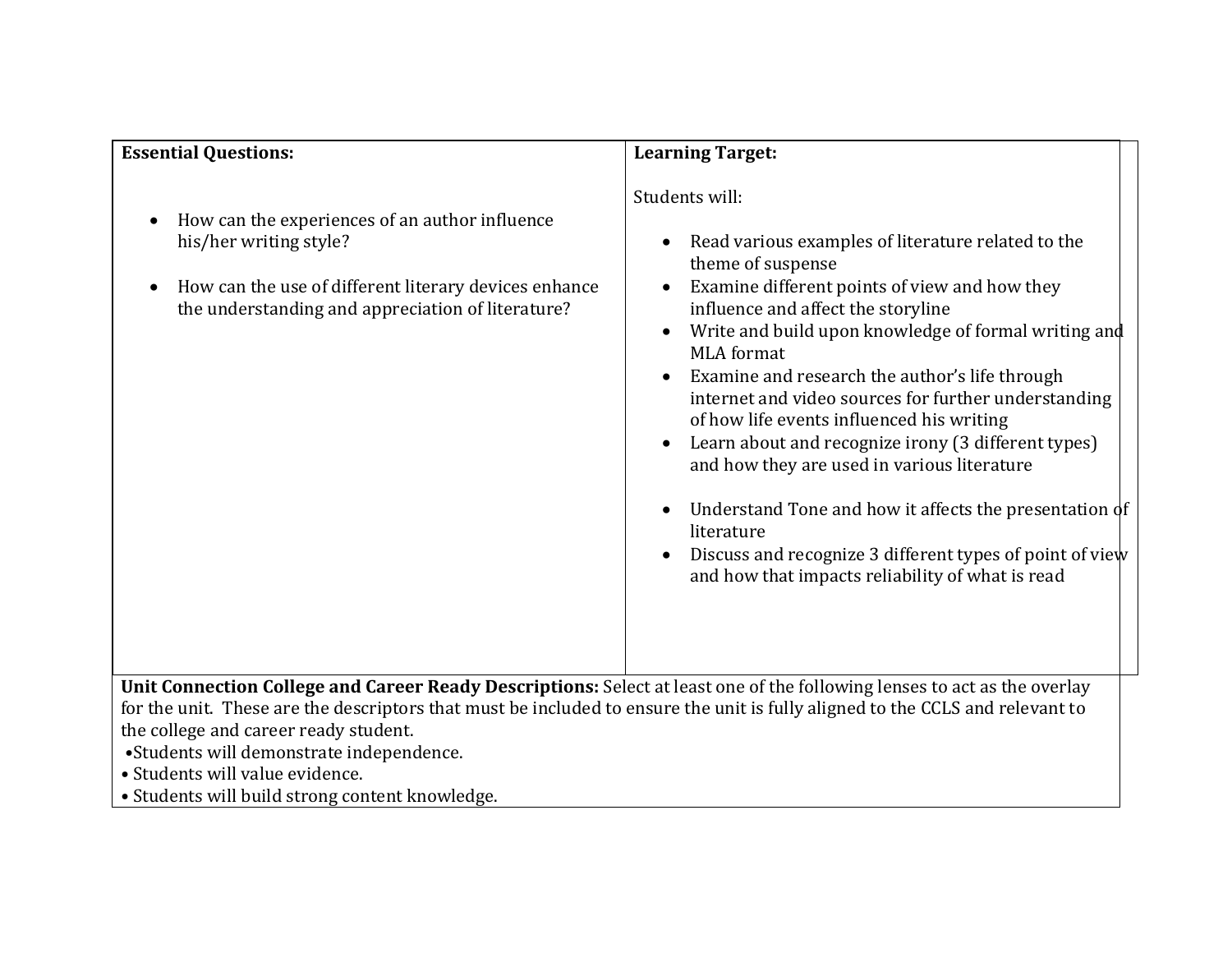- Students will respond to the varying demands of audience, task, and discipline.
- Students will critique as well as comprehend.
- Students will use technology and digital media strategically and capably.
- Students will develop an understanding of other perspectives and cultures.

# **Unit Standards:**

| Reading<br>Writing                                                                                                                                                                                                                                                                  | Speaking and Listening                                                                     | Language                                                                                                                                                         |
|-------------------------------------------------------------------------------------------------------------------------------------------------------------------------------------------------------------------------------------------------------------------------------------|--------------------------------------------------------------------------------------------|------------------------------------------------------------------------------------------------------------------------------------------------------------------|
| RL 9-10.1<br>W 9-10.1<br>RL 9-10.2<br>W 9-10.1d<br>RL 9-10.3<br>W 9-10.1e<br>RL 9-10.4<br>W 9-10.2<br>W 9-10.2c<br>W 9-10.2e<br>RI 9-10.1<br>W 9-10.2d<br>RI 9-10.5<br>W 9-10.2e<br>RI 9-10.6<br>W 9-10.2f<br>RI 9-10.7<br>W 9-10.4<br>W 9-10.5<br>W 9-10.6<br>W 9-10.8<br>W 9-10.9 | SL 9-10.1<br>SL 9-10.1a<br>SL 9-10.1c<br>SL 9-10.1d<br>SL 9-10.2<br>SL 9-10.4<br>SL 9-10.6 | $L9-10.5b$<br>$L$ 9-10.1<br>$L9-10.2$<br>$L$ 9-10.6<br>L 9-10.2a<br>$L9-10.2b$<br>$L9-10.2c$<br>$L9-10.3$<br>$L9-10.3a$<br>$L9-10.4$<br>$L9-10.4a$<br>$L9-10.4c$ |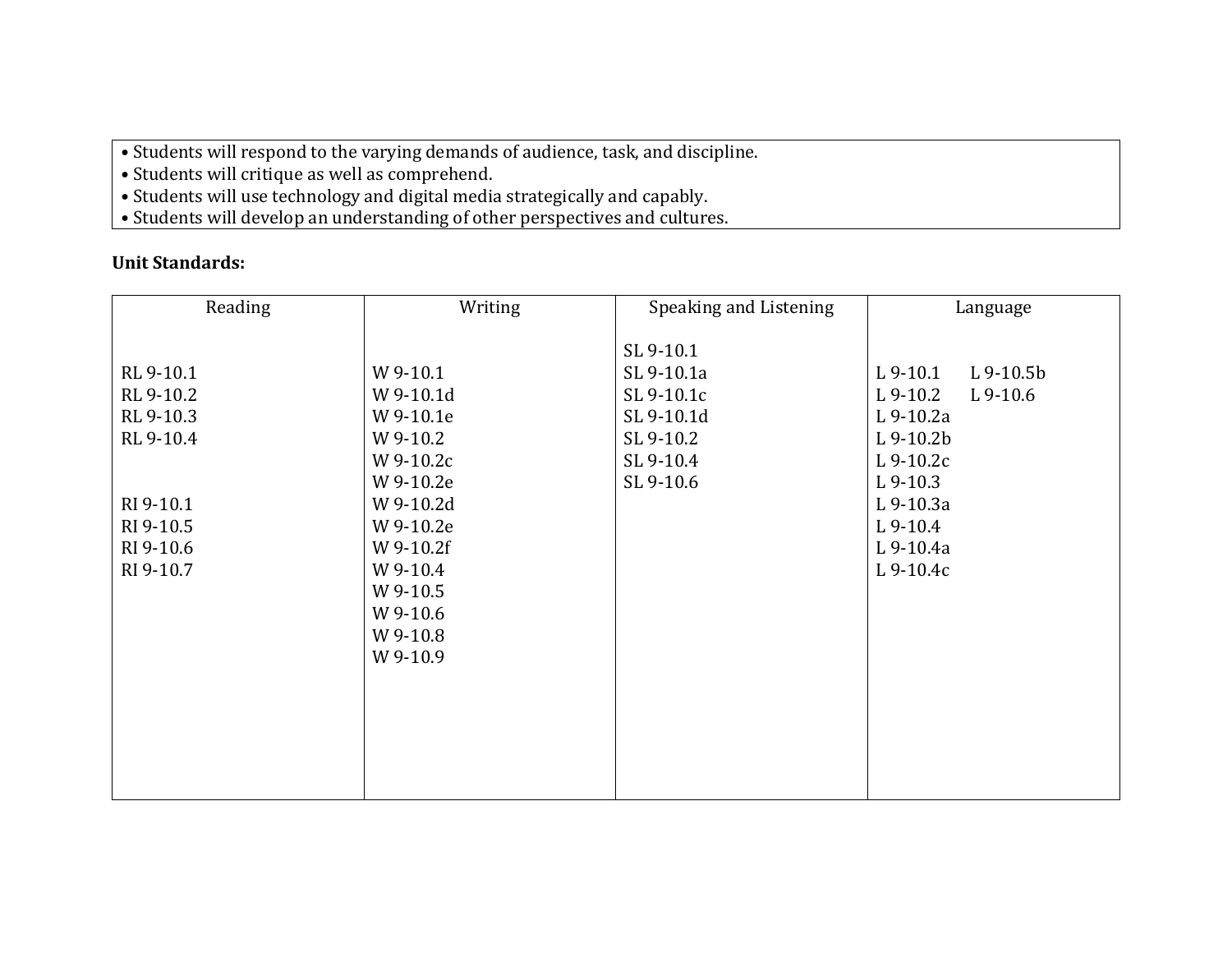#### **Assessments:**

| <b>Formative Assessments</b><br>$\bullet$                                                                                                                                                                                                                                                                                                            | <b>Summative Assessment</b>                                                                                                                                                                                                                        |
|------------------------------------------------------------------------------------------------------------------------------------------------------------------------------------------------------------------------------------------------------------------------------------------------------------------------------------------------------|----------------------------------------------------------------------------------------------------------------------------------------------------------------------------------------------------------------------------------------------------|
| Daily assignments/follow-up text-based questions on<br>assigned reading<br>Teacher-led and student-led discussions based upon<br>both literary and informational texts<br>Writing tasks of varying lengths<br>Monitor classroom discussions to evaluate student<br>participation and overall input<br>Various formative assessments/exit slips/short | Conduct research of Poe's professional life and focus<br>on how successful he was as an editor and how he<br>was perceived by his peers. Students will present<br>their findings.<br>End of the unit multiple choice/short answer<br>quizzes/tests |
| response                                                                                                                                                                                                                                                                                                                                             |                                                                                                                                                                                                                                                    |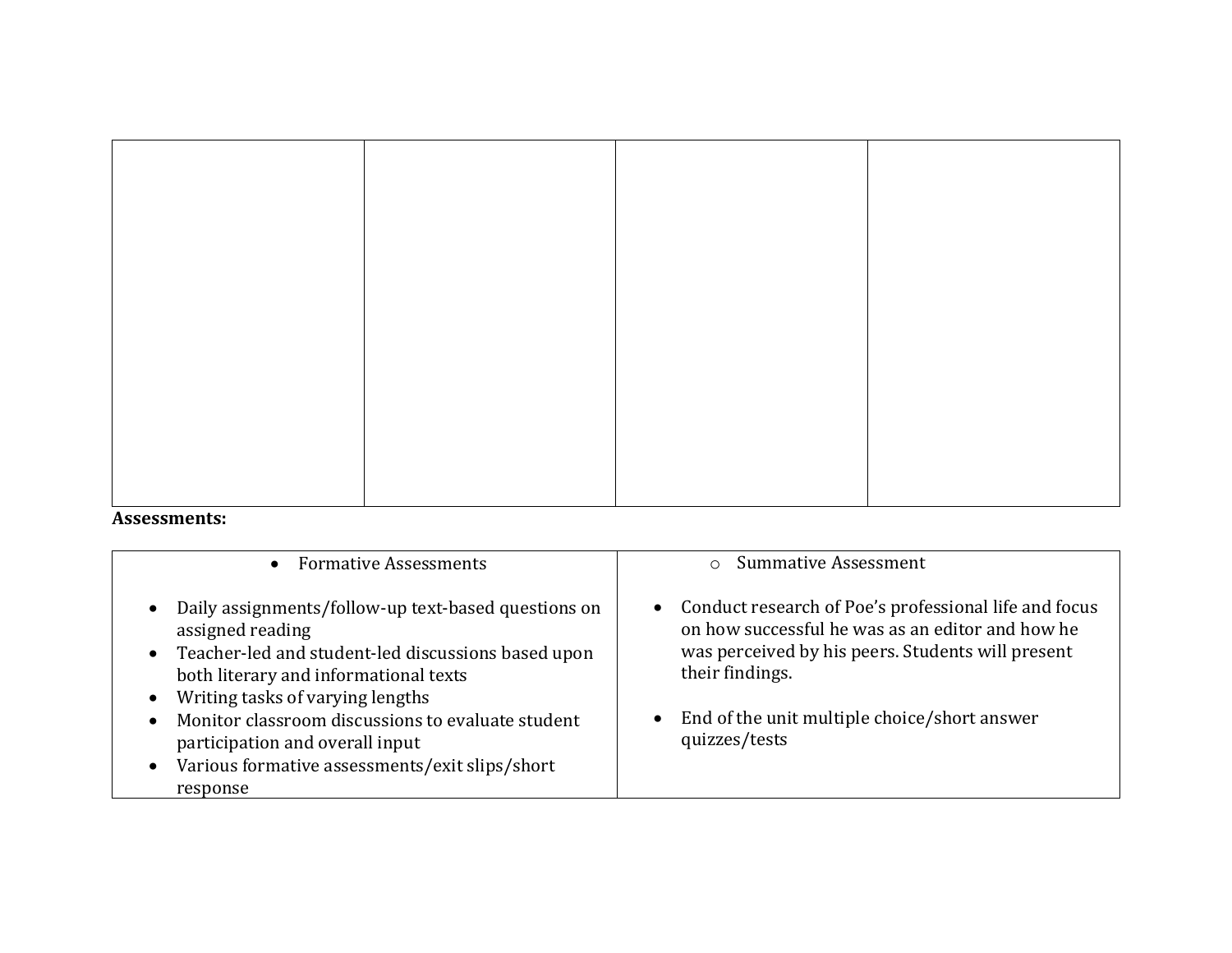| • Classwork and homework |  |
|--------------------------|--|
|                          |  |
|                          |  |
|                          |  |
|                          |  |

**Learning Tasks: Teachers list the various tasks students will engage in throughout the unit:**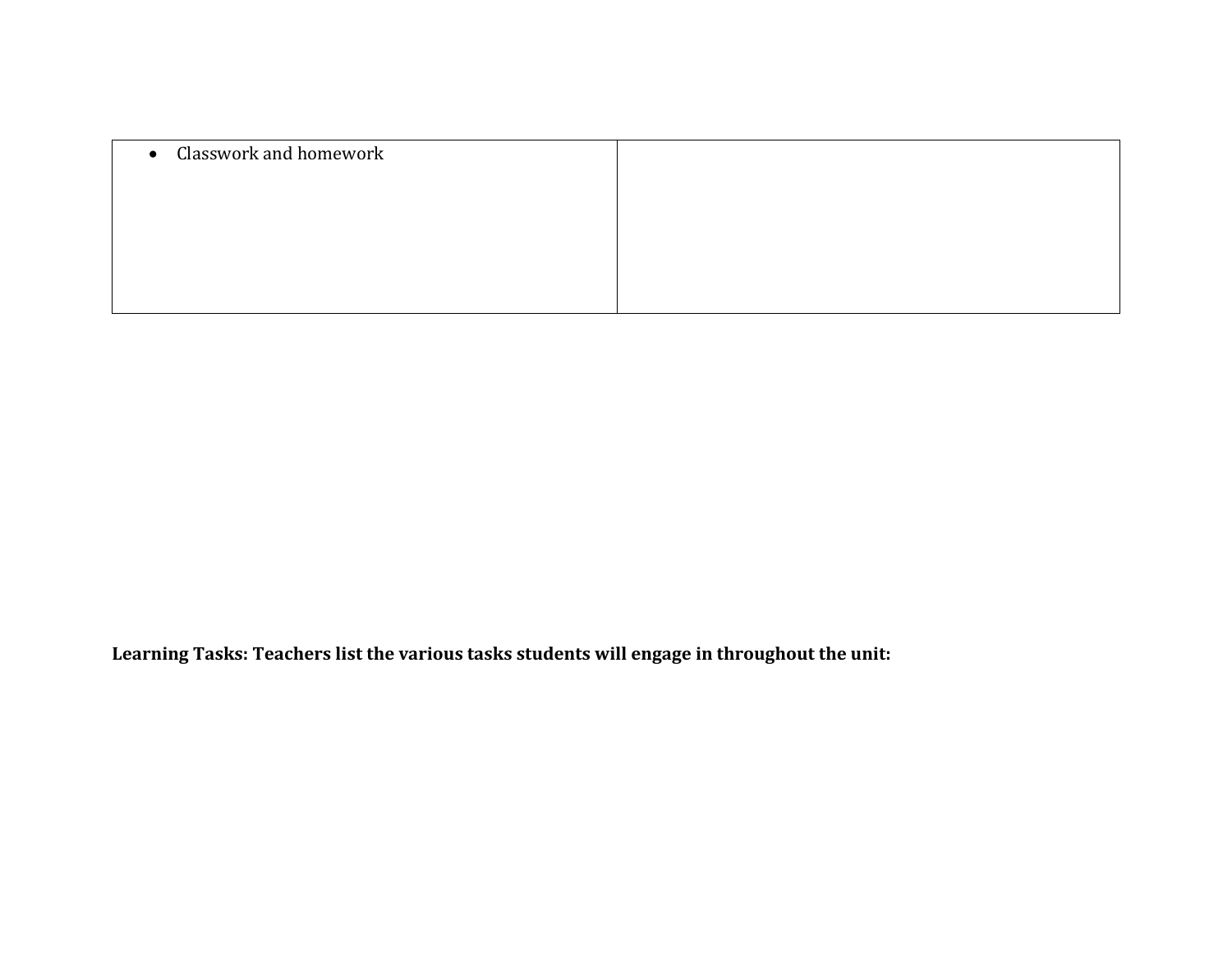| <b>Reading Tasks</b>                                                                                                                                                                                                                      | <b>Writing Tasks</b>                                                                                                                                                                                                                                                                               | <b>Discussion Tasks</b>                                                                                                                                                                                                                                                                                            | Language/Vocabulary Tasks                                                                                                                                                                                                                  |
|-------------------------------------------------------------------------------------------------------------------------------------------------------------------------------------------------------------------------------------------|----------------------------------------------------------------------------------------------------------------------------------------------------------------------------------------------------------------------------------------------------------------------------------------------------|--------------------------------------------------------------------------------------------------------------------------------------------------------------------------------------------------------------------------------------------------------------------------------------------------------------------|--------------------------------------------------------------------------------------------------------------------------------------------------------------------------------------------------------------------------------------------|
| In class (group) and<br>individual reading, as<br>well as outside<br>reading<br>Other short stories<br>which relate to<br>learning targets<br>Informational texts<br>related to author<br>Analyze Poe's<br>professional life as<br>editor | Several types of<br>$\bullet$<br>written responses to<br>texts<br>Grammar<br>Development<br>MLA, parts of speech,<br>$\bullet$<br>paragraph structure<br>Blackboard<br>$\bullet$<br><b>Discussion Responses</b><br>Written responses of<br>$\bullet$<br>various length for<br>text-based questions | Small group and<br>whole class discussion on<br>how literary elements<br>enhance the plot of a story<br>Discuss and review<br>MLA format for formal<br>writing<br>Class discussion and<br>review of plot elements and<br>details of stories<br>Discussion of<br>different grammar and<br>proper sentence structure | Student-generated<br>text-based vocabulary terms<br>as well as assigned<br>vocabulary words from the<br>text<br>Literary terms<br>$\bullet$<br>Various vocabulary<br>development assignments<br>Formal writing terms,<br><b>MLA</b> format |
|                                                                                                                                                                                                                                           |                                                                                                                                                                                                                                                                                                    |                                                                                                                                                                                                                                                                                                                    |                                                                                                                                                                                                                                            |

**Texts:**